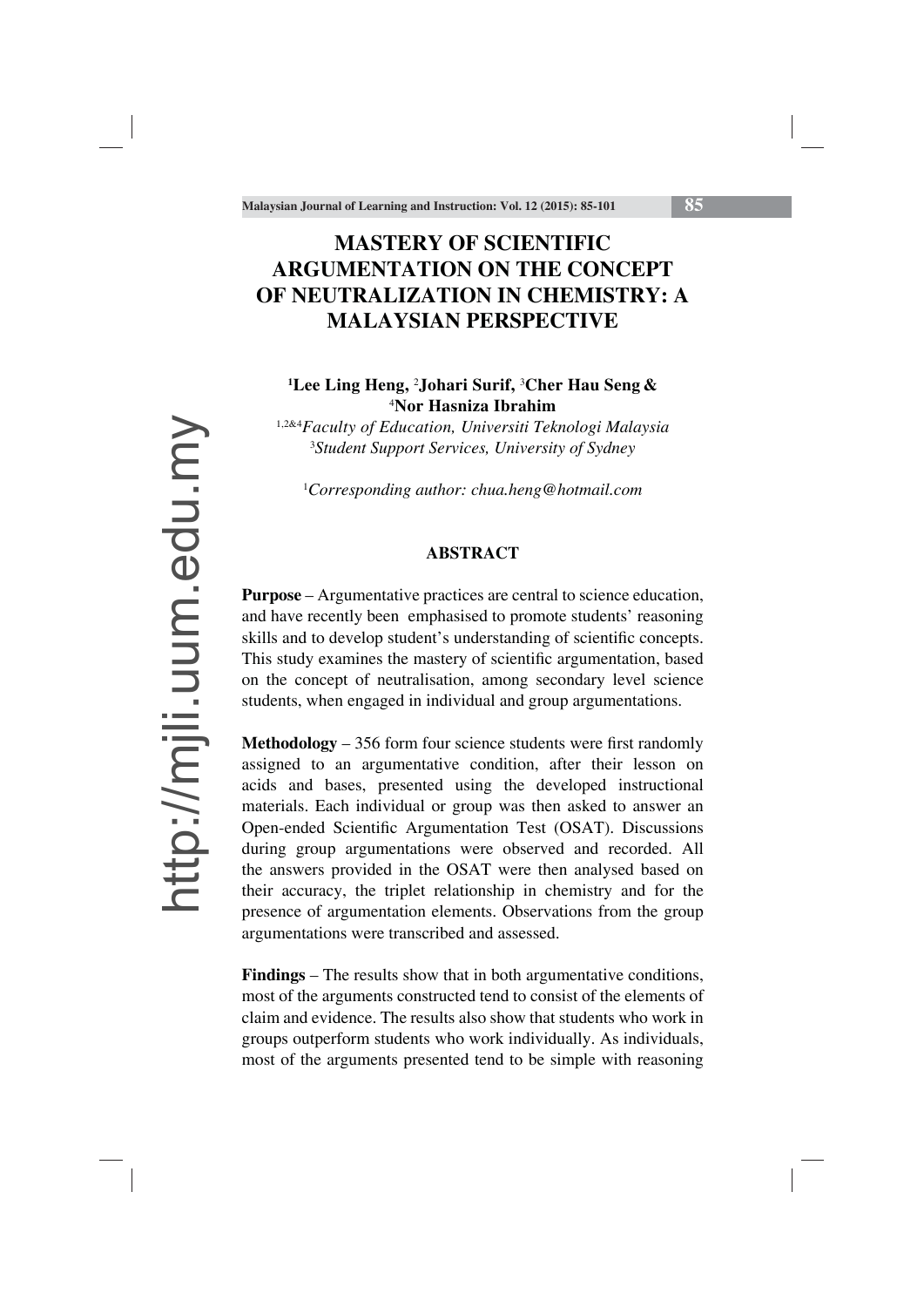at a macro-level. As groups, the arguments presented are more complex, where justifications are provided at the sub-micro and symbolic levels, and with fewer misconceptions. That is because group argumentation participants have the opportunity to share ideas, detect and correct each other's mistakes, seek explanations and explain ideas.

**Significance** – The study implies that group argumentation enhances students' argumentation and reasoning skills and improves their mastery of scientific concepts. In addition, this study also investigates students' performance from the Malaysian perspective.

**Keywords:** Misconceptions, neutralisation, scientific argumentation, triplet relationship.

#### **INTRODUCTION**

Scientific argumentation is a formal argumentation that is evidencebased (Schen, 2007) and involves a coordination of data, claim and evidence to generate valid knowledge (Chen, 2011; Driver, Newton & Osborne, 2000). Nowadays, scientific argumentation is emphasised in science education due to its ability to promote students' reasoning skills and enhance their mastery of content knowledge. In Malaysia, scientific argumentation is emphasised through the adoption of reasoning skills in the Kurikulum Standard Sekolah Rendah (KSSR, 2011). Unfortunately, previous studies have shown that students from various academic levels have difficulty constructing scientific arguments that enhance their understanding of scientific knowledge (Heng, Johari, & Yazid, 2012; Heng, Johari, & Seng, 2015) and have problems mastering scientific argumentation (Dawson  $&$  Venville, 2009; Heng, Johari, & Seng, 2014; Heng et al., 2012; Nurul Aini, Zaidatun, & Nurbiha, 2009; Zohar & Nemet, 2002). Studies have also shown that students are given little opportunity to be involved in scientific argumentation in science classes (Heng  $\&$  Johari, 2013; Newton, Driver, & Osborne, 1999; Simon, Erduran, & Osborne, 2006).

In addition, most studies in the literature have used Toulmin's Argumentation Pattern (TAP) (Toulmin, Rieke, & Janik, 1979) to assess the arguments constructed by students (Driver et al., 2000;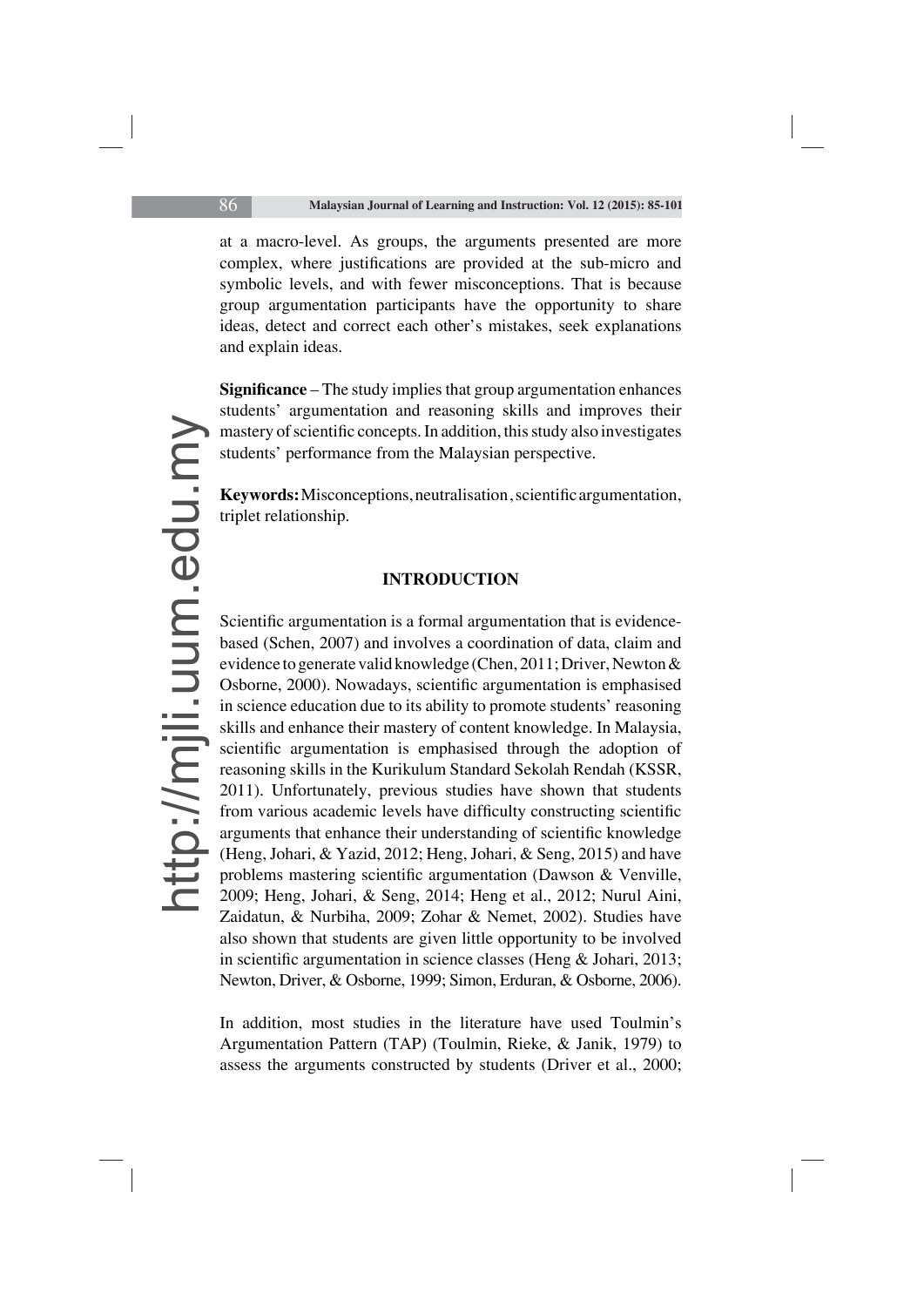Heng et al., 2014; Heng et al., 2012; Dawson & Venville, 2009; Bell & Linn, 2000; Erduran, Simon, & Osborne, 2004; Evagorou, Jiménez-Aleixandre, & Osborne, 2012; Jiménez-Aleixandre, 2007; Osborne, Erduran, & Simon, 2004). However, the TAP does not emphasise on the accuracy of the argument from a scientific perspective and has difficulty differentiating between the different argumentative elements: claim, data, warrant and backing (Driver et al., 2000). Hence, in this study, we propose a new argumentation framework that adopts three argumentative elements: claim, evidence and reasoning from McNeill and Pimentel's argumentation framework (McNeill & Pimentel, 2010); and the fourth element, rebuttal from the TAP (Toulmin et al., 1979). The rebuttal element from the TAP is introduced in this study because it is seen as a quality indicator and represents higher cognitive skills among students (Clark & Sampson, 2008; Erduran, 2007; Foong & Daniel, 2013; Osborne et al., 2004; von Aufschnaiter, Erduran, Osborne & Simon, 2008). The proposed argumentation framework is depicted in Figure 1, where the elements are defined as follows: a claim is a statement that answers a question or problem; an evidence is scientific data that supports the claim; reasoning provides a justification for why or how the evidence supports the claim; and a rebuttal is a statement that specifies the conditions under which the claim will not be true.



Using the proposed framework, students' arguments were then assessed based on the accuracy, the triplet relationship in chemistry and for the presence of argumentation elements. Accuracy is emphasised in this study, since it plays an important role in the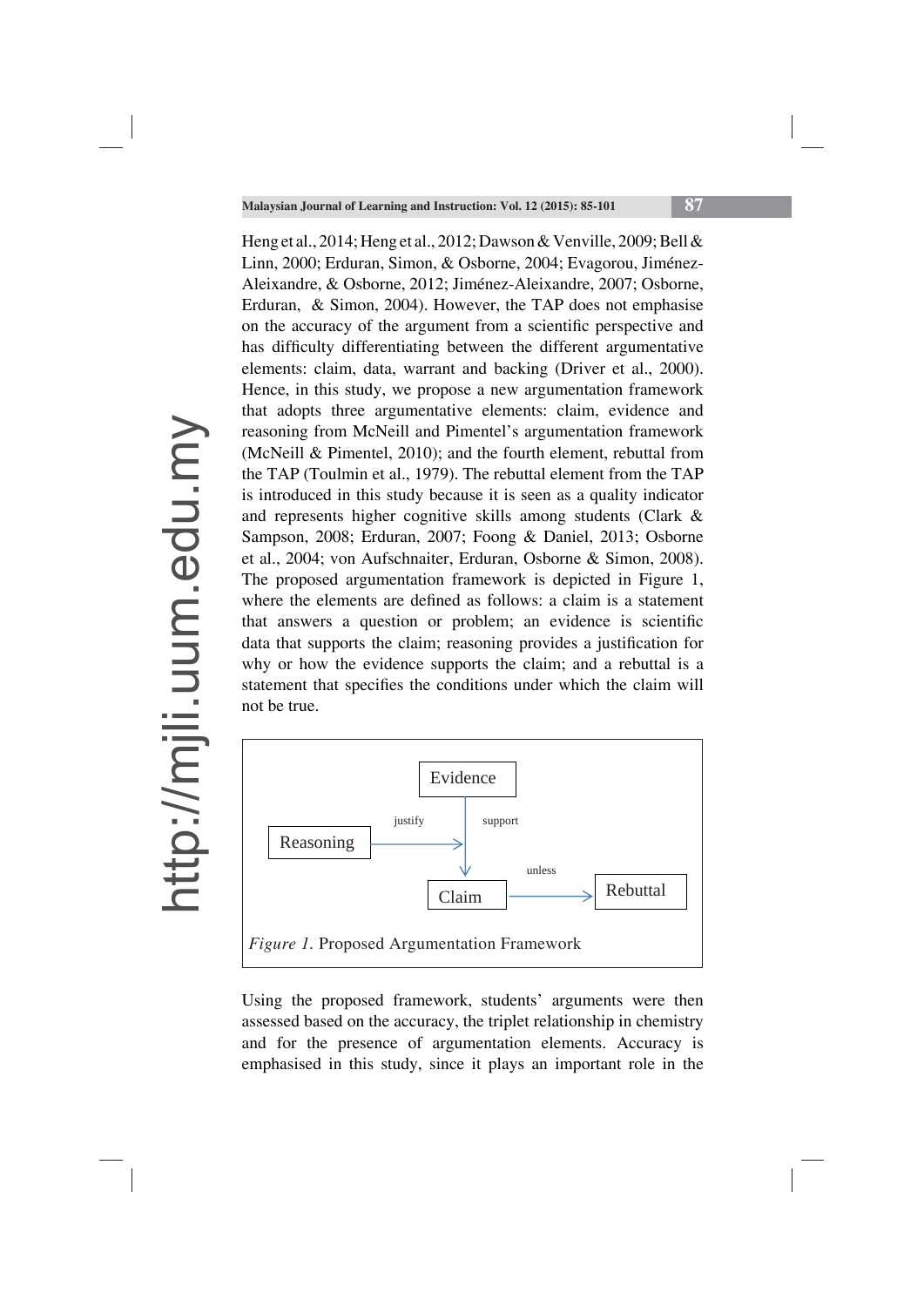learning and understanding process. Further, the existence of misconceptions in the construction of scientific arguments acts as a barrier to learning (Cetingul & Geban, 2005; Heng & Johari, 2014). The triplet relationship in chemistry, namely the macro-, the submicro and the symbolic representations (Gilbert & Treagust, 2009; Johnstone, 1991) are also considered in this study. Often, students would perceive chemistry as a difficult and dull subject (Tsaparlis, Kolioulis & Pappa, 2010) due to their lack of understanding among the three levels of representations (Johnstone, 1991). Therefore, students have to understand the link between the macro-, the sub-micro and the symbolic levels to learn, understand and grasp chemistry concepts (Beall, Trimbur, & Weininger, 1994). Bucat and Mocerino (2009) and Johnstone (2000) also suggested that the sub-micro level should be knitted into the observable macro- and symbolic levels to enhance the understanding of chemistry concepts. Moreover, few studies have explicitly compared individual and group performance in scientific argumentation (Sampson  $& Clark,$ 2009). Thus, this study examines students' mastery in scientific argumentation in both individual and group argumentation conditions. More specifically, we examine the mastery of scientific argumentation on the concept of neutralisation among Malaysian secondary level science students.

#### **METHODOLOGY**

## *Research Design*

The study combines both qualitative and quantitative descriptive research. The quantitative component focuses on the mastery of scientific argumentation; while the qualitative component involves detailed analyses of the written tests and transcripts of observations during group argumentations, which support the quantitative data.

## *Participants*

356 form four science students from five different schools participated in this study. Students in these five schools were taught by five different teachers, but using the same curriculum and the same developed instructional materials. At the end of the lessons,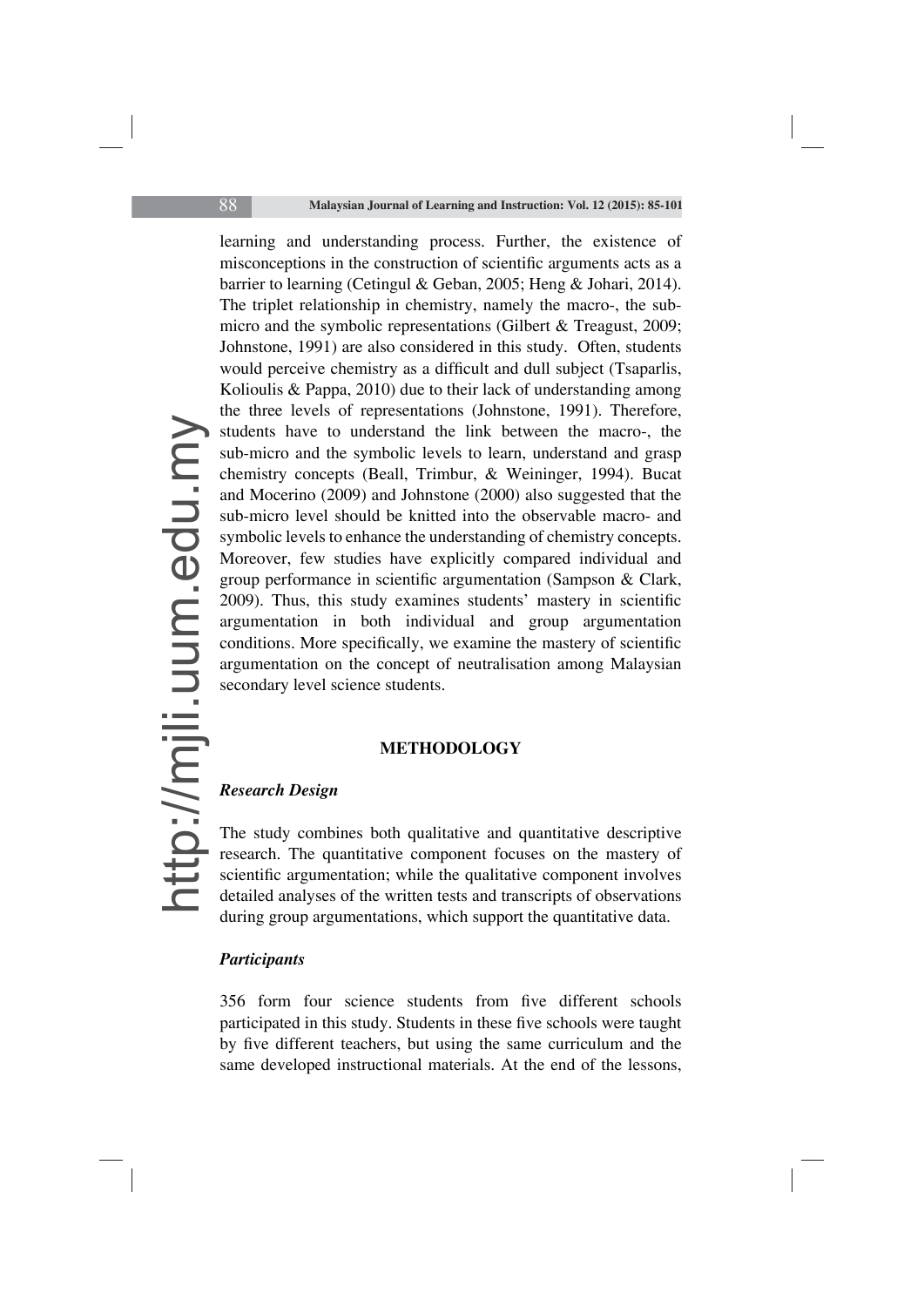students' mastery of scientific argumentation was assessed using an open-ended test. All the participants were randomly divided into two groups to answer the test. 176 participants were involved in individual argumentation, answering the test without any discussion; while 45 groups of four participants  $(45 \times 4 = 180)$  were group argumentation. Students' performance in both argumentative conditions was then compared, similar to the study conducted by Laughlin, Hatch, Silver and Boh (2006).

# *Instrument*

To assess students' mastery of scientific argumentation when engaged in individual and group argumentations, participants were asked to complete an Open-ended Scientific Argumentation Test (OSAT) related to the concept of neutralisation. The OSAT was developed according to the syllabus and adapted from the Argumentation Instrument proposed by Sampson and Clark (2011). The OSAT has an introduction, which provides some information about the phenomenon being studied, followed by a diagram to assist students in answering questions related to scientific argumentation. The information provided in the OSAT is intended to help students engage in argumentative activities (von Aufschnaiter et al., 2008). In order to establish validity and reliability, the instrument was verified by two senior lecturers and a pilot study conducted. The Alpha-Cronbach value obtained from the pilot study was 0.892.

# *Data Collection and Analyses*

After seven lessons on acids and bases, participants were randomly assigned to one of two argumentation conditions to answer the OSAT within an allocated time. Students involved in individual argumentation worked alone, whereas students involved in group argumentation worked in groups of four. The discussions during group argumentations were observed and recorded. The students' mastery of scientific argumentation was then assessed based on the accuracy, the triplet relationship in chemistry and the argumentation elements used in the constructed arguments.

Students' arguments in OSAT were first examined to identify the presence of misconceptions. If the arguments consisted of any misconceptions, the arguments were classified as non-scientific.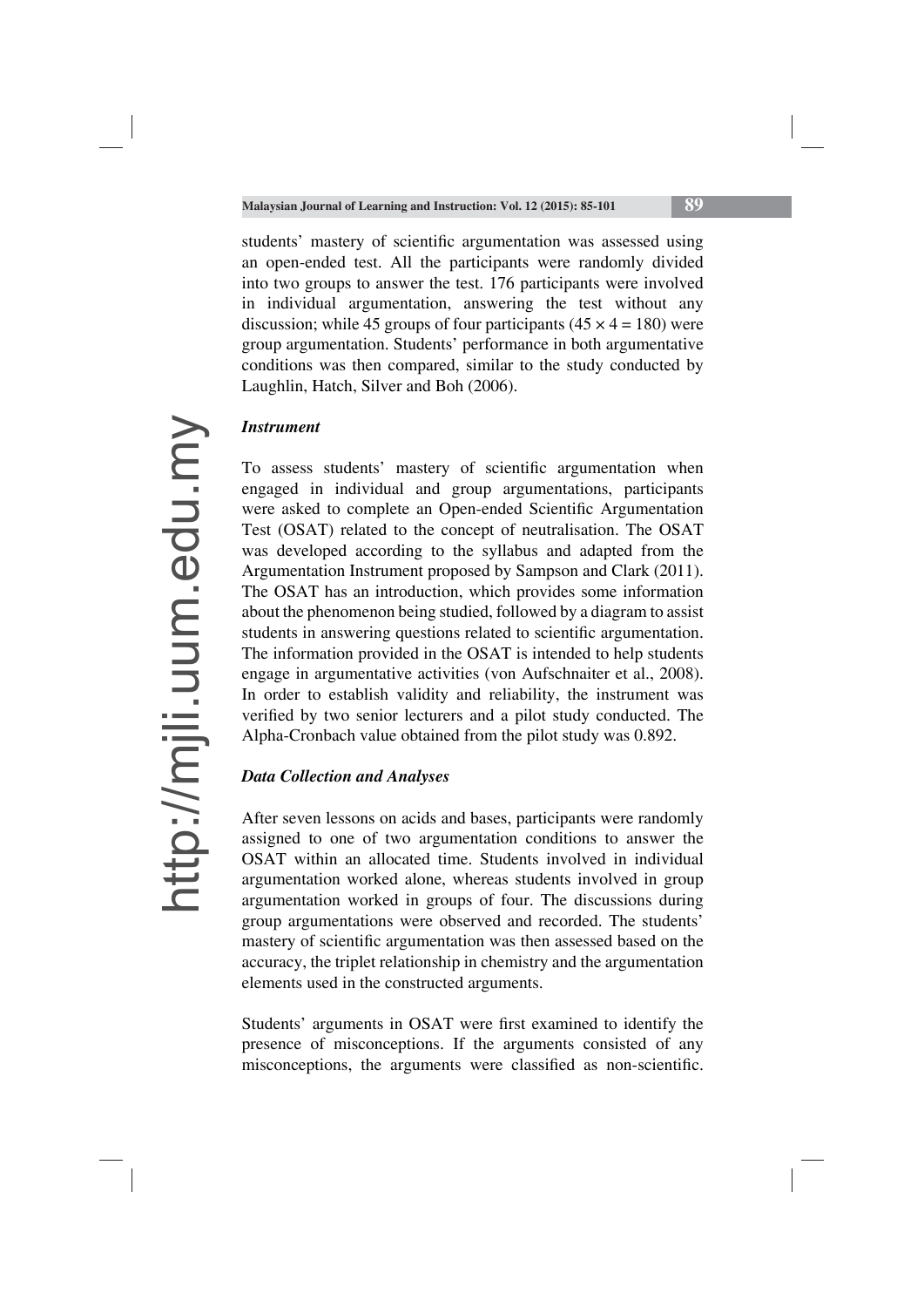On the other hand, any arguments with the correct concepts and with no misconceptions were classified as scientific. The same argument was also re-examined using content analysis technique (Corbin & Strauss, 2008) to gather detailed information related to the argumentation elements and the three levels of representations in chemistry. The number of scientific and non-scientific arguments and the number of argumentation elements used by students in both individual and group argumentations were then counted and presented as a percentage.

#### *Instructional Materials*

Instructional materials related to the concepts of neutralisation were developed based on the proposed argumentation framework. The concept of neutralisation was chosen because the Malaysian chemistry syllabus places great emphasis on it. The instructional materials were also designed to embed argumentative activities, such as discussing, questioning, evaluating and critising. During the lessons, students were required to present a claim for a phenomenon related to acids and bases and provide evidences and justifications to support their claim. In addition, students were encouraged to debate different claims and evidences and provide rebuttals.

## **RESULTS AND DISCUSSION**

In this section, the mastery of scientific argumentation between students engaged in individual argumentation and group argumentation is discussed.

# **The Mastery of Scientific Argumentation between Students** *Engaged in Individual Argumentation and Group Argumentation*

Figure  $2$  shows the percentage of scientific and non-scientific arguments constructed by students. It can be observed that 28.41% of non-scientific arguments were constructed by students engaged in individual argumentation and only 20% were constructed by students involved in group argumentation. This shows that students possessed some scientific knowledge on the concepts being studied. This differs from our previous study which concluded that students'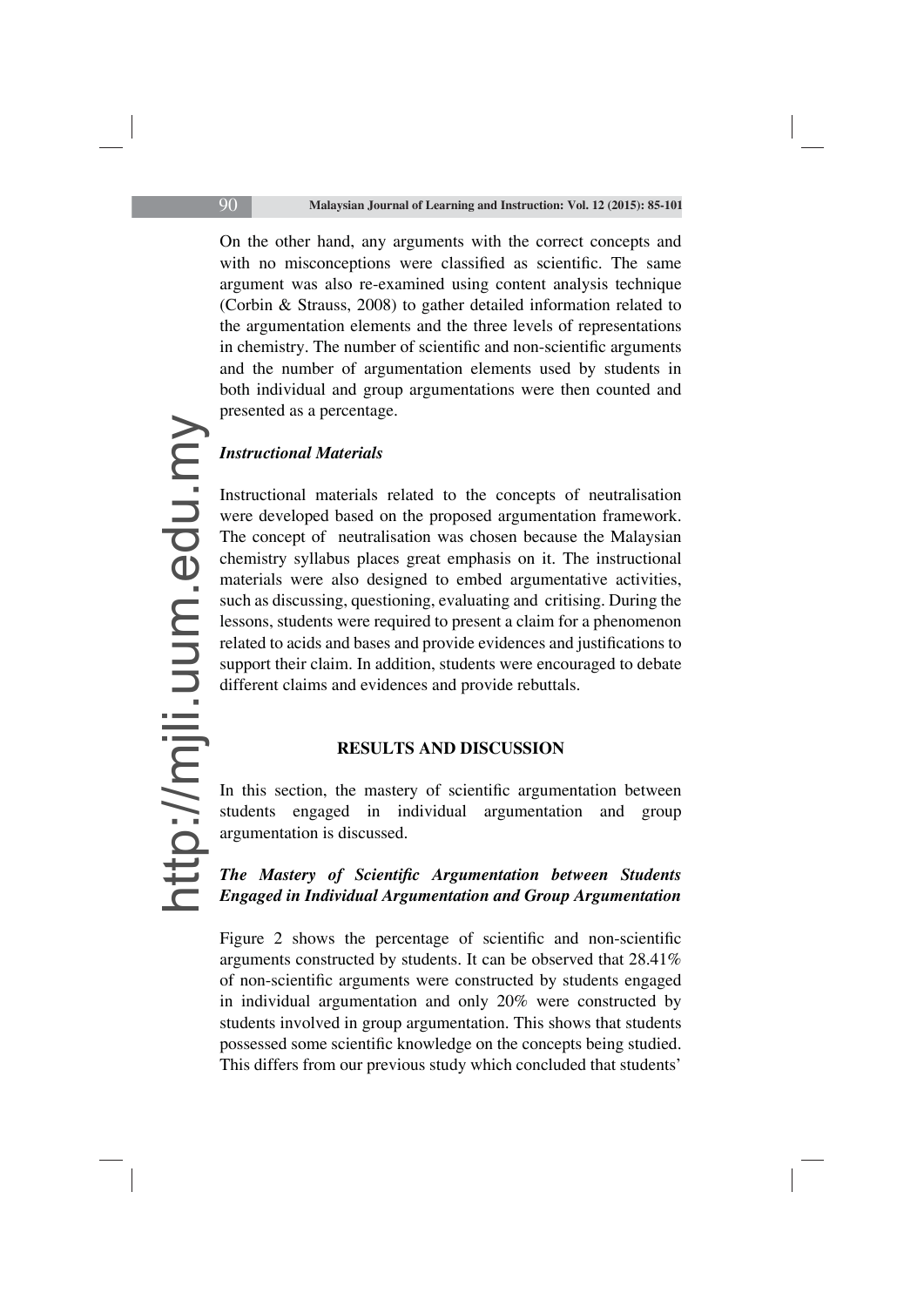mastery of scientific argumentation is weak (Heng et al., 2015, Heng et al., 2014; Heng, Johari & Seng, 2013). This could be due to the instructional materials and lessons presented to the students prior to the OSAT, which allowed them to exercise their argumentation skills to enhance their content knowledge. This supports Kuhn's contention that argumentation skills are initially present, although not fully developed (Zohar & Nemet, 2002). Thus, some guidance focusing on argumentation in the context of acids and bases, provided students with the opportunity to enhance both content knowledge and argumentation skills (Zohar & Nemet, 2002). Besides, involvement in argumentative activities during the teaching and learning process has a positive impact on students' understanding and increases their academic achievement (Goh, Wong, & Rosma, 2012).



Figure 2 shows that students in group argumentation performed better than students in individual argumentation. This is in line with the study conducted by Barron (2000), which concluded that groups tend to perform better than individuals on complex tasks or tasks involving conceptual issues. Content analyses showed that arguments constructed by students in group argumentation consisted more justifications and were presented from different perspectives. Further, observations of group argumentations showed that students tend to explain ideas, combine different ideas, listen to each other's explanations and evaluate the validity of ideas. An example of a group argumentation is shown below. Note that all students' names are not their real names and the excerpts have been typed according to students' responses without any alterations to their grammar.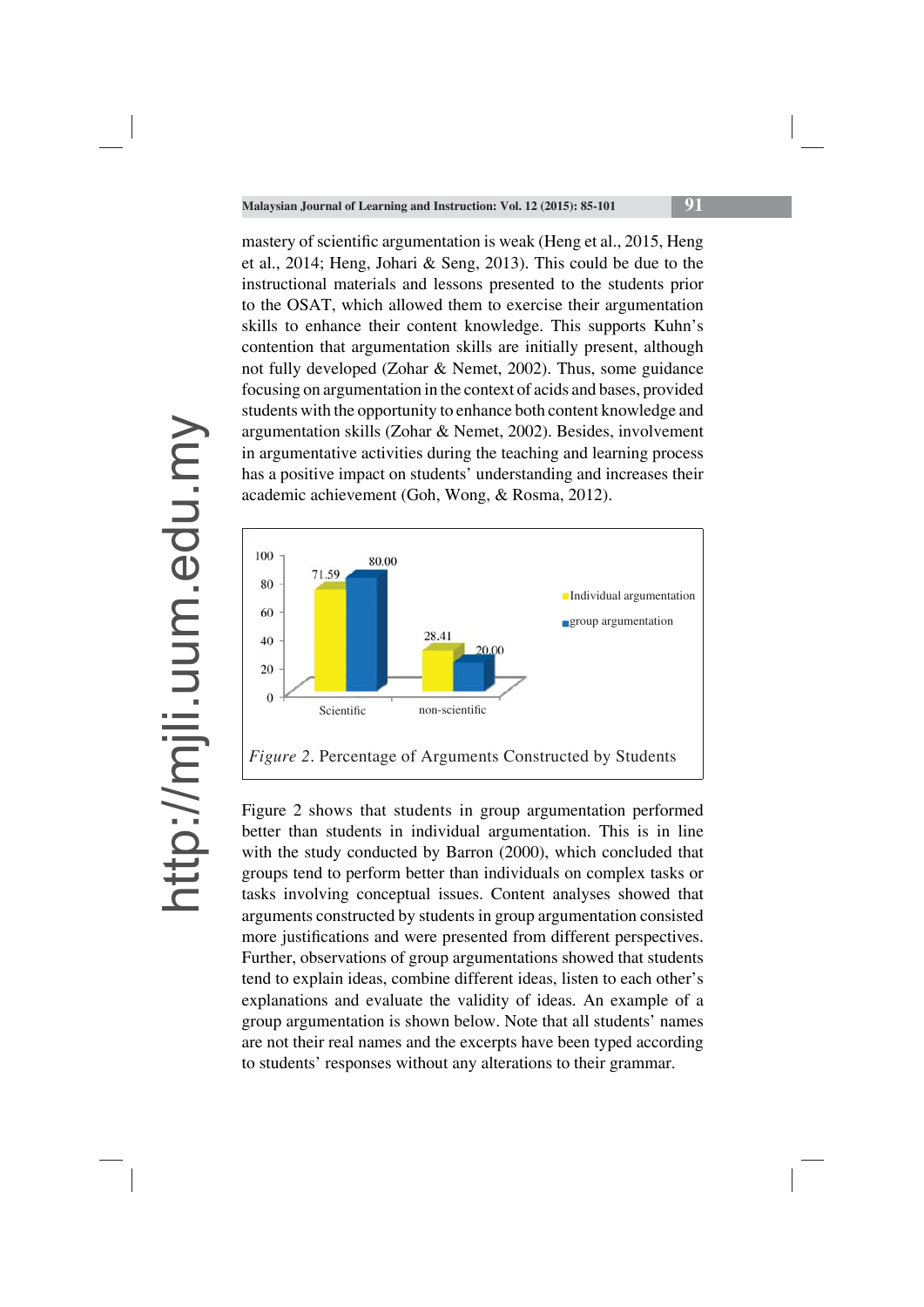| Wei Yee: | I think solution A will change colour. What do you<br>think?               |  |  |  |  |  |
|----------|----------------------------------------------------------------------------|--|--|--|--|--|
| Juliana: | I think solution A also.                                                   |  |  |  |  |  |
| Yusni:   | Why A change colour?                                                       |  |  |  |  |  |
| Alex:    | Because acid is added                                                      |  |  |  |  |  |
| Yusni:   | HaMust A? Why?  Explain la                                                 |  |  |  |  |  |
| Juliana: | Mmm because acid will react with alkali.                                   |  |  |  |  |  |
| Wei Yee: | Yes, react with alkali, it changes to yellow colour.                       |  |  |  |  |  |
| Alex:    | No! This not yet add acid, after adding acid, only it<br>will changeright? |  |  |  |  |  |
| Juliana: | Oh! Ya la                                                                  |  |  |  |  |  |
| Yusni:   | Change to what colour? Purple or pink?                                     |  |  |  |  |  |
| Juliana: | Wait! Acid react with alkali, it become neutral, right?                    |  |  |  |  |  |

#### (Group argumentation 1)

From the transcript above, it can be observed that students who were involved in group argumentation shared ideas, detected and corrected other's mistakes, explained ideas and listened to other's explanations. This process has resulted in a deeper understanding of the concepts being studied and further increased the group's performance in scientific argumentation. In addition, it is observed that prompts and refutations during discussions allowed students to detect and correct mistakes and be aware of their own weaknesses in the constructed arguments, similar to the findings by Foong and Daniel (2013). This is also in line with several other studies, which reported that groups could promote students' scientific argumentation (Erduran, Ardac & Guzel, 2006; McNeill & Martin, 2011; Schwarz, Neuman, Gil & Ilya, 2003).

## **Scientific Argumentation Elements Constructed by Students** *Engaged in Individual Argumentation and Group Argumentation*

Regardless of individual or group argumentation, it can be observed from Table 1 that the elements of claim, evidence and reasoning are used more frequently in scientific arguments. This shows that most students could construct arguments with correct scientific concepts. Table 1 also shows that the percentage of the element of claim is the highest whereas the percentage of the element of rebuttal is the lowest. Eighty percent (80%) of the arguments constructed by students in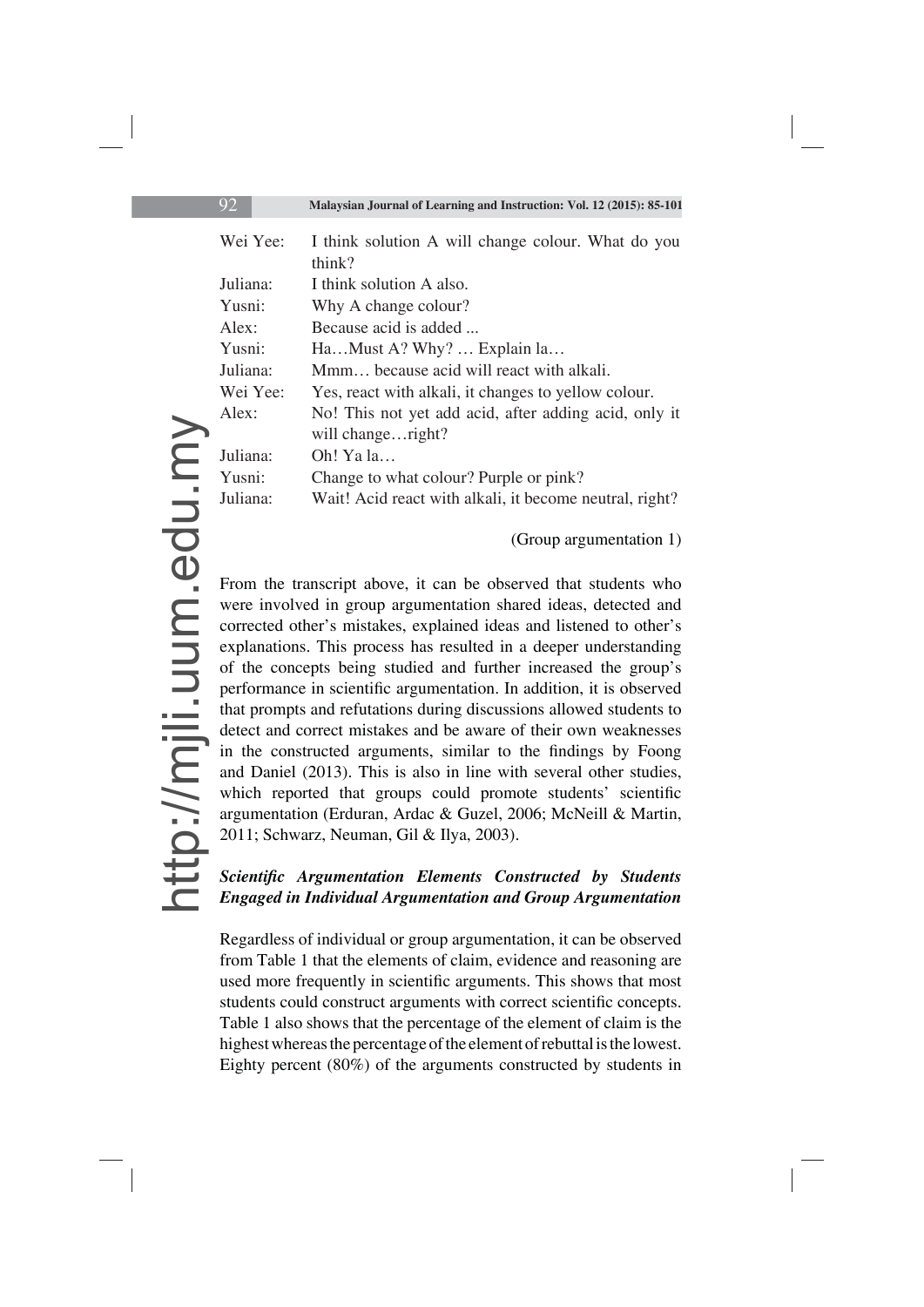group argumentation consist of the element of claim, whereas only 71.59% of the arguments constructed by individual students have the element of claim. This indicates that group argumentative activities enhance students' ability to present accurate claims.

Further analyses on the non-scientific arguments show that there is a higher percentage of students who constructed correct claims in non-scientific arguments, as shown in Figure 3. This shows that students are unable to provide accurate scientific explanation for the claims presented although those claims were correct. This may be due to the existence of misconceptions or the lack of content knowledge about the phenomenon being studied. This finding supports the study by Mohd Ali, Salmiza, Zurida and Ahmad Nurulazam (2003) which reported that students were unable to provide accurate scientific explanation on the answers given even though the answers were correct.

#### Table 1

|                     | Individual $(\% )$ |            |                | Group $(\%)$ |            |                |
|---------------------|--------------------|------------|----------------|--------------|------------|----------------|
| Elements            | Scientific         | Non-       | N <sub>0</sub> | Scientific   | Non-       | N <sub>0</sub> |
|                     |                    | Scientific | Answer         |              | Scientific | Answer         |
| Claim               | 71.59              | 28.41      | 0.00           | 80.00        | 20.00      | 0.00           |
| Evidence            | 64.20              | 21.02      | 14.78          | 77.78        | 13.33      | 8.89           |
| Reasoning           |                    |            |                |              |            |                |
| Macro- only         | 58.52              | 21.02      | 5.69           | 40.00        | 11.11      | 4.44           |
| Macro- and sub-     | 6.25               | 5.11       |                | 22.22        | 6.67       |                |
| micro               |                    |            |                |              |            |                |
| Macro- and symbolic | 2.27               | 0.00       |                | 6.67         | 0.00       |                |
| Macro-, sub-micro   | 1.14               | 0.00       |                | 6.67         | 2.22       |                |
| and symbolic        |                    |            |                |              |            |                |
| Rebuttal            | 3.41               | 0.57       | 96.02          | 4.44         | 0.00       | 95.56          |

*Percentage of Argumentation Elements Constructed by Students*

As for the evidence element, the percentage used is lower than the claim element, as evident from Table 1. This is because students tend to use their own personal belief when presenting scientific arguments. This also shows that students have difficulties in differentiating between factual data and opinion. Similar to the findings by Sadler, Chambers and Zeidler (2004), students failed to use the appropriate data and scientific knowledge to support their claims.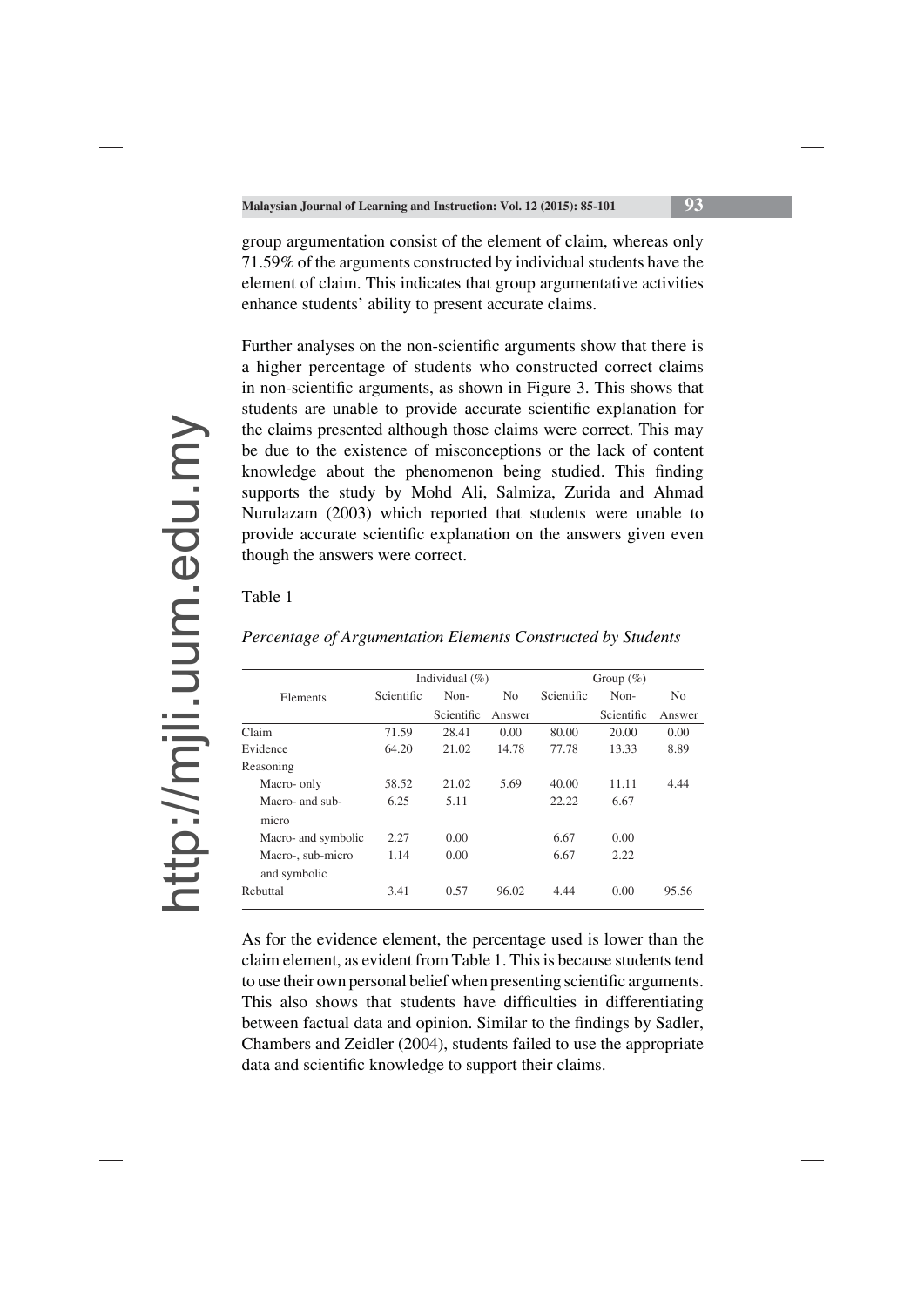

In terms of the reasoning element, Table 1 shows that the element is mainly used at the macro-level (58.52% in individual argumentation and 40% in group argumentation). This shows that students could only construct simple arguments and lacked the ability to provide explanations at the sub-micro and symbolic levels, which is in line with the conclusions made by Dawson and Venville (2009), Heng et al. (2012) and Sia, Treagust and Chandrasegaran (2012). This may be due to the low exposure to different levels of representations in science classes, causing students to learn chemistry concepts at the three levels separately and in a discrete manner (Treagust, Chittleborough  $\&$  Mamiala, 2003). This finding corroborates findings by Winnie and Mohammad Yusof (2012), which reported that most teachers tend to ask questions at the symbolic or macrolevels and rarely at the sub-micro level. Besides, Table 1 also shows that the percentage for the reasoning element at the sub-micro and symbolic levels in group argumentations is higher than that of individual argumentations. This shows that collaborations through group argumentations, which involve the sharing of ideas, asking questions, explaining and listening to each other's explanations, promote a deeper understanding of scientific concepts. These findings also corroborate the study by Barron (2000) and Mason (1998), which reported that group performance is much better than individual performance, especially for complex assignments. This is because group argumentations make argument generation a social as well as a cognitive activity (Venville & Dawson, 2010).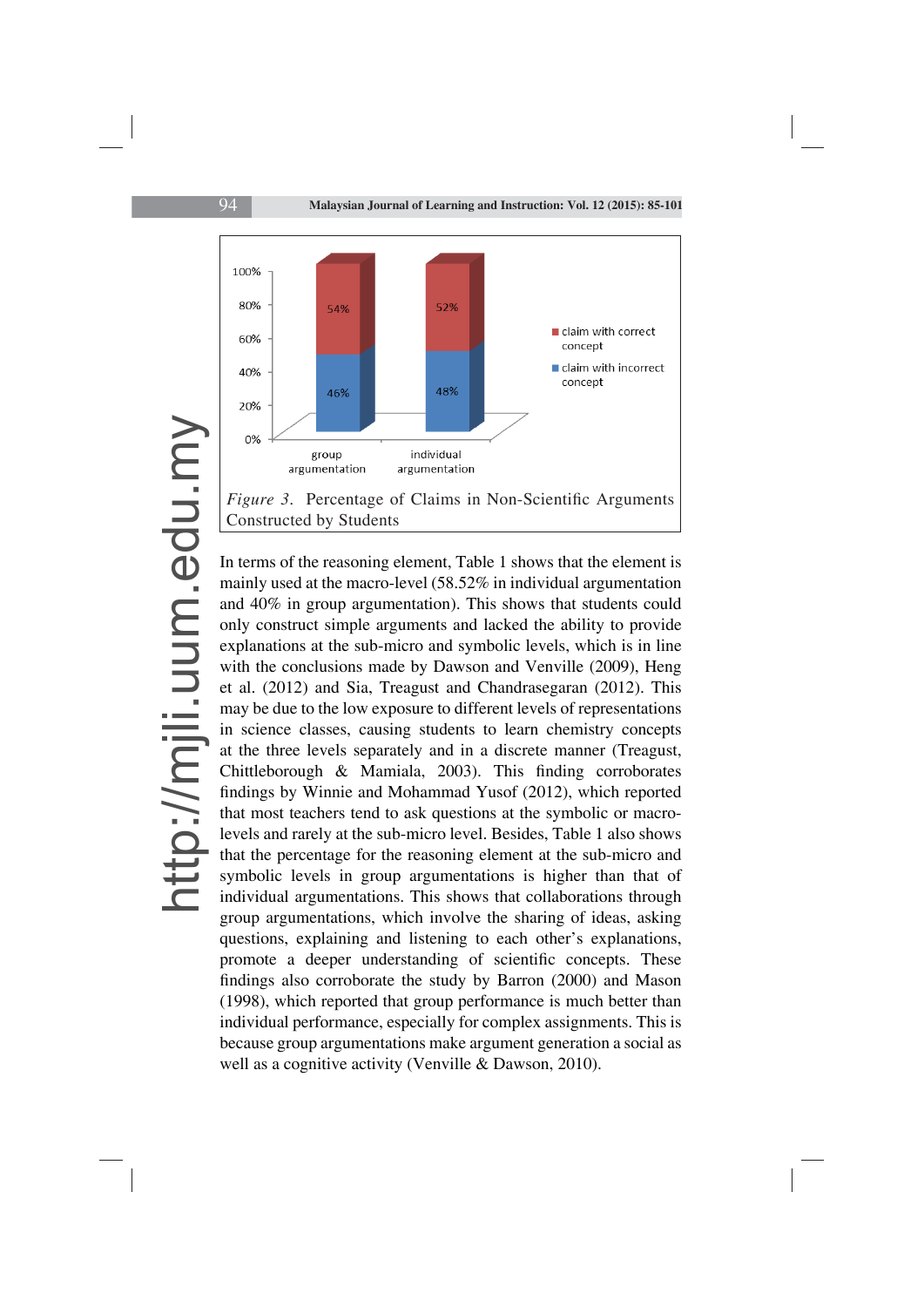Based on Table 1, about 95% of the arguments constructed did not have the element of rebuttal. It is observed that students could not provide statements that specify the conditions under which a claim will not be true. As a result, most of the arguments presented are considered simple, since rebuttal is seen as a quality indicator and an indicator for complex arguments (Erduran, 2007; Osborne et al., 2004; von Aufschnaiter et al., 2008). This result aligns with many studies which report that students' arguments tend to be simple, consisting of only one justification with a simple structure (Dawson & Venville, 2009; Heng et al., 2012; Osborne et al., 2004; Wu & Tsai, 2007). This may be caused by the lack of background knowledge about the structure of scientific arguments, as the instructional materials did not cover the argumentation structure.

#### **CONCLUSION**

This study shows that form four science students could construct arguments with the correct scientific concepts, which is in line with the policy introduced by the Ministry of Education, Malaysia where thinking habits among students are emphasised through the practice of higher order thinking. However, regardless of the argumentation condition, the contents of the arguments were mostly constructed at a macro-level and were simple in terms of the structure. This indicates that students are weak in their understanding of the link between the macro-, sub-micro and symbolic levels. In order to ensure a better understanding of scientific concepts, science teachers need to emphasise on the linkage among the three levels of representations in chemistry. In addition, the findings show that students in group argumentation outperformed students in individual argumentation. This suggests that group argumentative activities, such as discussing, questioning, evaluating and criticising improve students' scientific argumentation skills, and thus should be given priority in the teaching and learning of science.

All in all, the teaching and learning of science needs to focus on argumentation structures and the criteria for distinguishing between good and bad arguments. This will allow students to exercise their argumentative skills and hence, improve their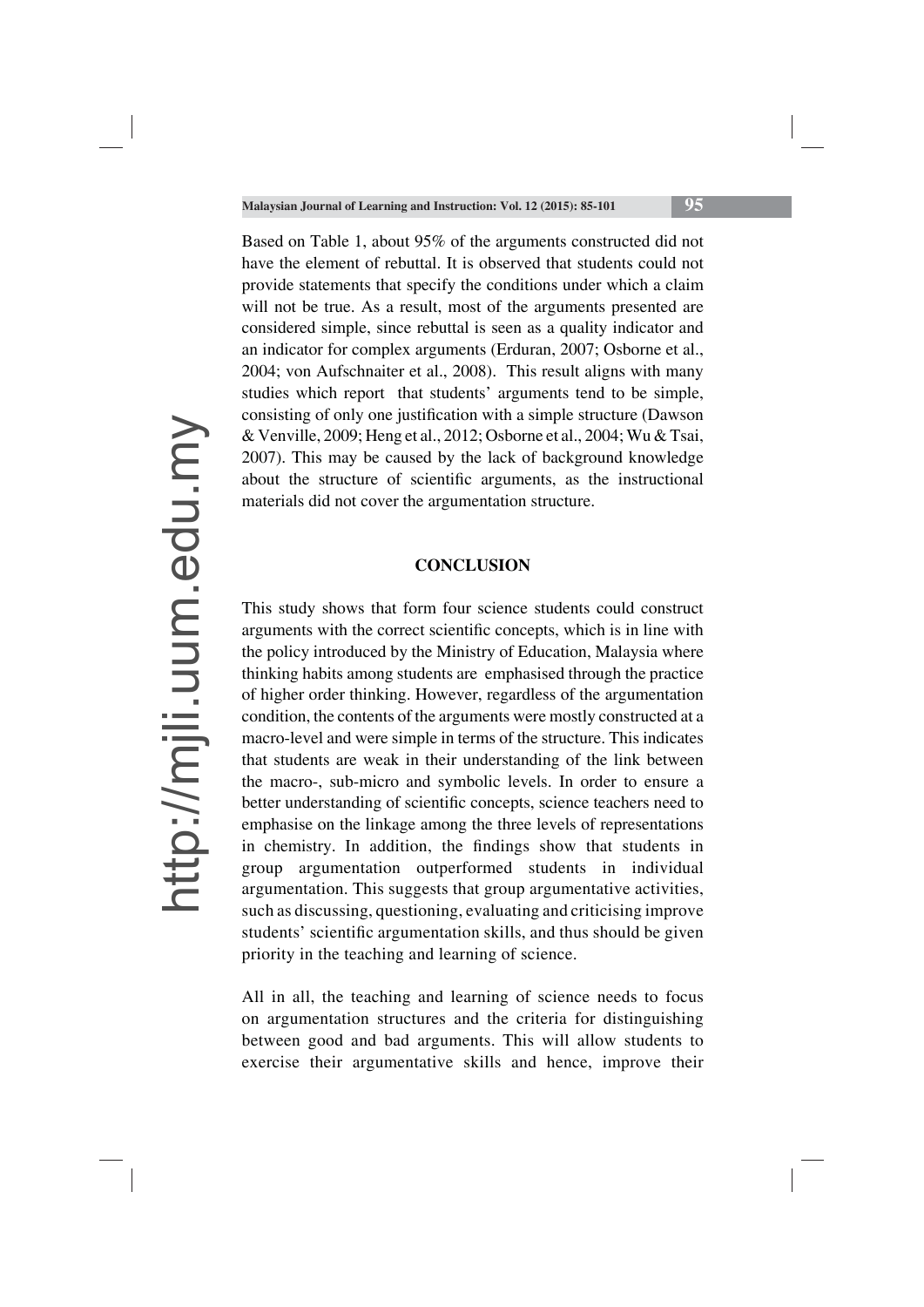mastery of scientific argumentation. This will also nurture the students' reasoning skills and content knowledge, which would enhance their academic achievement.

#### **ACKNOWLEDGMENTS**

The authors would like to express their appreciation to the Ministry of Education and Universiti Teknologi Malaysia for the grant R.J130000.7831.4F414 which is used to support this study.

#### **REFERENCES**

- Barron, B. (2000). Problem solving in video-based microworlds: Collaboration and individual outcomes of high-achieving sixth grade students. *Journal of Educational Psychology, 92*(2), 391-398*.* doi: 10.1037/0022-0663.92.2.391
- Beall, H., Trimbur, J., & Weininger, S. J. (1994). Mastery insight and the teaching of chemistry. *Journal of Science Education and Technology*, *3*(2), 99-105. doi: 10.1007/BF01575189
- Bell, P., & Linn, M. C. (2000). Scientific arguments as learning artifacts: Designing for learning from the web with KIE. *International Journal of Science Education, 22*(8), 797- 817. doi: 10.1080/095006900412284
- Bucat, B., & Mocerino, M. (2009). Learning at the sub-micro level: Structural representations. In J. K. Gilbert & D. Treagust (Eds.), *Multiple representations in chemical education* (pp. 11-29). Dordrecht, the Netherlands: Springer.
- Cetingul, P. I., & Geban, O. (2005). Understanding of acid-base concept by using conceptual change approach. *H. U. Journal of Education, 29,* 69-74. Retrieved from http://www.efdergi. hacettepe.edu.tr
- Chen, Y. C. (2011). *Examining the integration of talk and writing for student knowledge construction through argumentation.* (Unpublished doctoral dissertation). The University of Iowa, Iowa City, United States of America.
- Clark, D. B., & Sampson, V. D. (2008). Assessing dialogic argumentation in online environments to relate structure, grounds, and conceptual quality. *Journal of Research in Science Teaching, 45*(3), 293-321*.* doi: 10.1002/tea.20216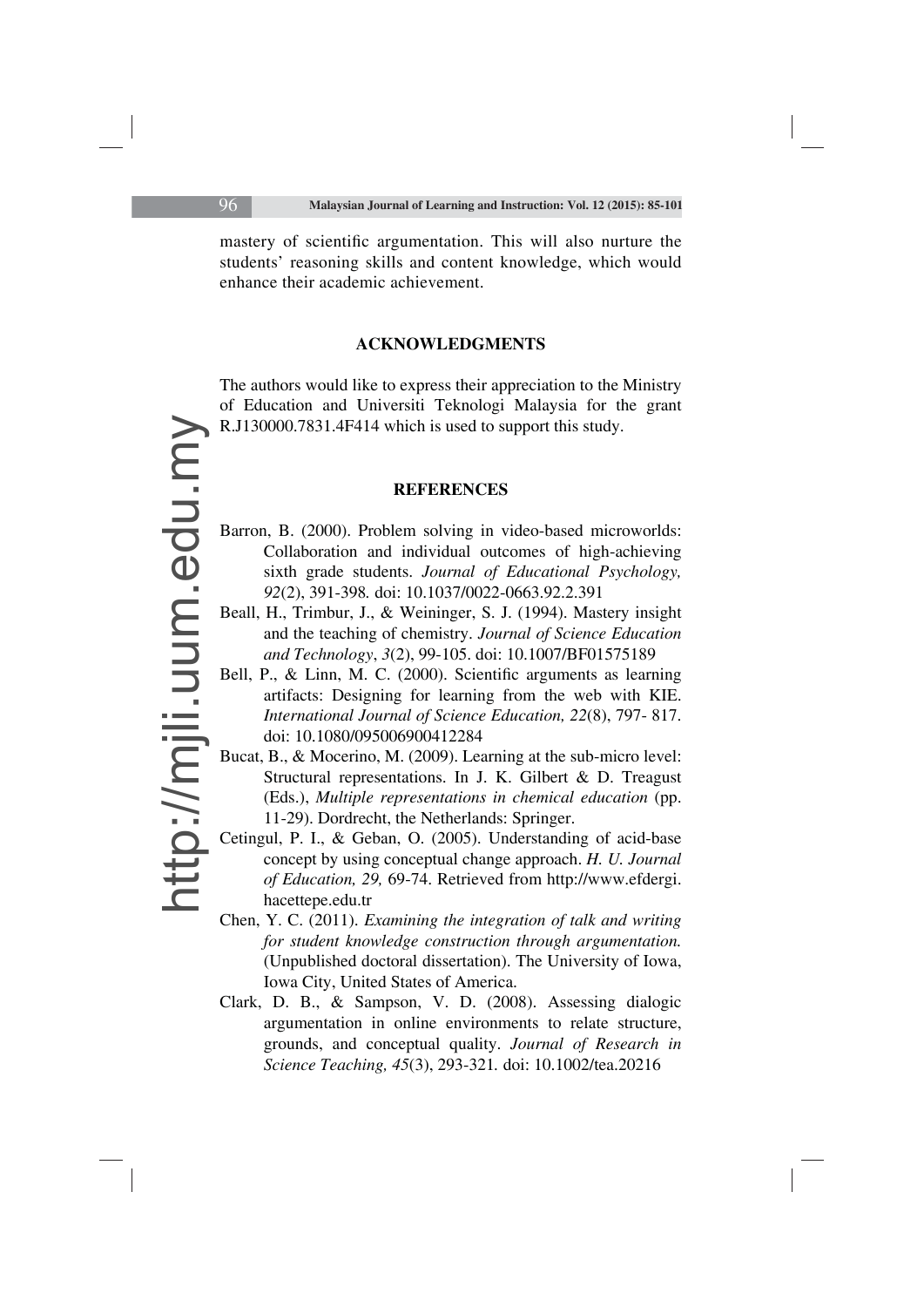- Corbin, J., & Strauss, A. (2008). *Basics of qualitative research: Techniques and procedures for developing grounded theory*  (3rd ed.)*.* Thousand Oaks: Sage Publications.
- Dawson, V., & Venville, G. J. (2009). High-school student's informal reasoning and argumentation about biotechnology: An indicator of scientific literacy? *International Journal of Science Education, 31*(11), 1421-1445. doi: 10.1080/09500690801992870
- Driver, R., Newton, P., & Osborne, J. (2000). Establishing the norms of scientific argumentation in classrooms. *Science Education, 84*(3), 287-312. doi: 10.1002/(SICI)1098- 237X(200005)84:3<287::AID-SCE1>3.0.CO;2-A
- Erduran, S. (2007). Methodological foundations in the study of argumentation in science classrooms. In S. Erduran & M. P. Jiménez-Aleixandre (Eds.), *Argumentation in science education: Perspectives from classroom-based research* (pp. 47-69). Dordrecht, the Netherlands: Springer.
- Erduran, S., Ardac, D., & Guzel, B. Y. (2006). Learning to teach argumentation: Case studies of pre-service secondary science teachers. *Eurasia Journal of Mathematics, Science and Technology Education, 2*(2). Retrieved from http://www. ejmste.com/022006/d1.pdf
- Erduran, S., Simon, S., & Osborne, J. (2004). Taping into argumentation: Developments in the application of Toulmin's argumentation pattern for studying science discourse. *Science Education, 88*(6), 915-933. doi: 10.1002/sce.20012
- Evagorou, M., Jiménez-Aleixandre, M. P., & Osborne, J. (2012). 'Should we kill the grey squirrels?' A study exploring students' justifications and decision-making. *International Journal of Science Education, 34*(3), 401-428. doi: 10.1080/09500693.2011.619211
- Foong, C. C., & Daniel, E. G. S. (2013). Students' argumentation skills across two socio-scientific issues in a Confucian classroom: Is transfer possible? *International Journal of Science Education, 35*(14), 2331-2355. doi: 10.1080/09500693.2012.697209
- Gilbert, J. K., & Treagust, D. (Eds.). (2009). *Multiple representations in chemical education*. Dordrecht, the Netherlands: Springer.
- Goh, P. S. C., Wong, K. T., & Rosma O. (2012). Student-teachers' approaches to learning, academic performance and teaching efficacy. *Malaysian Journal of Learning and Instruction*, 9, 31-46.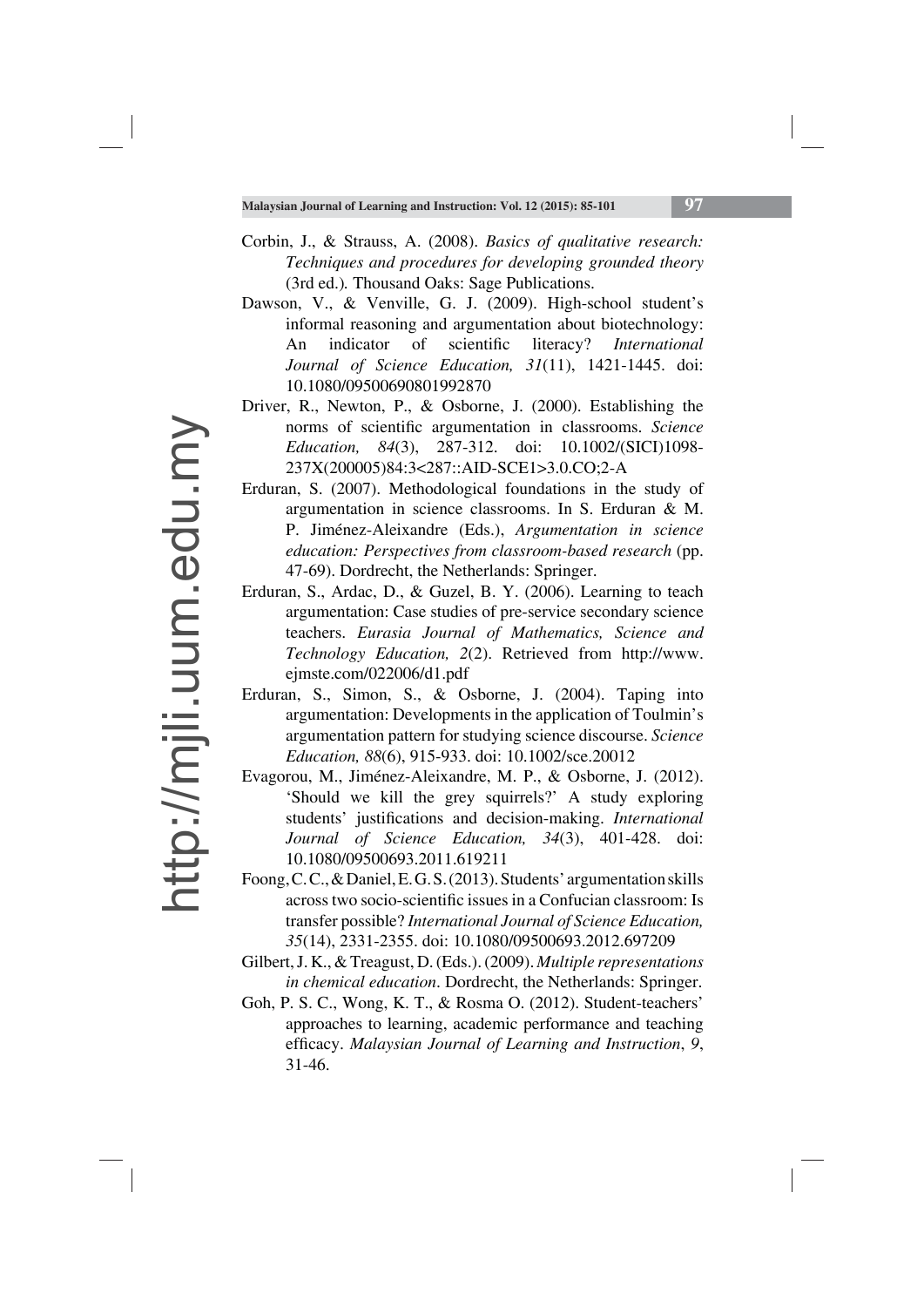- Heng, L. L., & Johari S. (2013). Penghujahan saintifik: Memahami perlaksanaannya dalam proses pengajaran dan pembelajaran kimia [Scientific argumentation: Understanding the process of implementation of teaching and learning of chemistry]. *Jurnal Teknologi (Social Sciences), 65*(1), 1–8. doi: 10.11113/ jt.v65.1549
- Heng, L. L., & Johari S. (2014). Memahami kesilapan pelajar dalam membentuk penghujahan saintifik [Understanding students' mistakes in constructing scientific arguments]. *Sains Humanika,* 2(1), 23–33. Retrieved from http://www. sainshumanika.utm.my/index.php/sainshumanika/article/ view/373
- Heng, L. L., Johari S., & Seng, C. H. (2013, July). *Students' performance in scientific argumentation: Individual versus group.* Paper presented at the International Conference on Education, Psychology and Society (ICEPAS), Bangkok, Thailand.
- Heng, L. L., Johari S., & Seng, C. H. (2014). Individual versus group argumentation: Student's performance in a Malaysian context*. International Education Studies, 7*(7), 109-124. doi: 10.5539/ies.v7n7p109
- Heng, L. L., Johari S., & Seng, C. H. (2015). Malaysian students' scientific argumentation: Do groups perform better than individuals? *International Journal of Science Education, 37*(3), 505-528. doi: 10.1080/09500693.2014.995147
- Heng, L. L., Johari S., & Yazid A. M. (2012, September). *Penguasaan penaakulan saintifi k pelajar pendidikan opsyen sains terhadap konsep asid dan bes [Mastery of scientific reasoning among science option students on acids and bases concepts*]. Paper presented at the International Seminar in Science and Mathematics Education (ISSME), Johor, Malaysia.
- Jiménez-Aleixandre, M. P. (2007). Designing argumentation learning environments. In S. Erduran, & M. P. Jiménez-Aleixandre (Eds.), *Argumentation in science education: Perspectives from classroom-based research* (pp. 91-116). Dordrecht, the Netherlands: Springer. doi: 10.1007/978-1- 4020-6670-2\_5
- Johnstone, A. H. (1991). Why is science difficult to learn? Things are seldom what they seem. *Journal of Computer Assisted Learning, 7*(2), 75-83. doi: 10.1111/j.1365-2729.1991.tb00230.x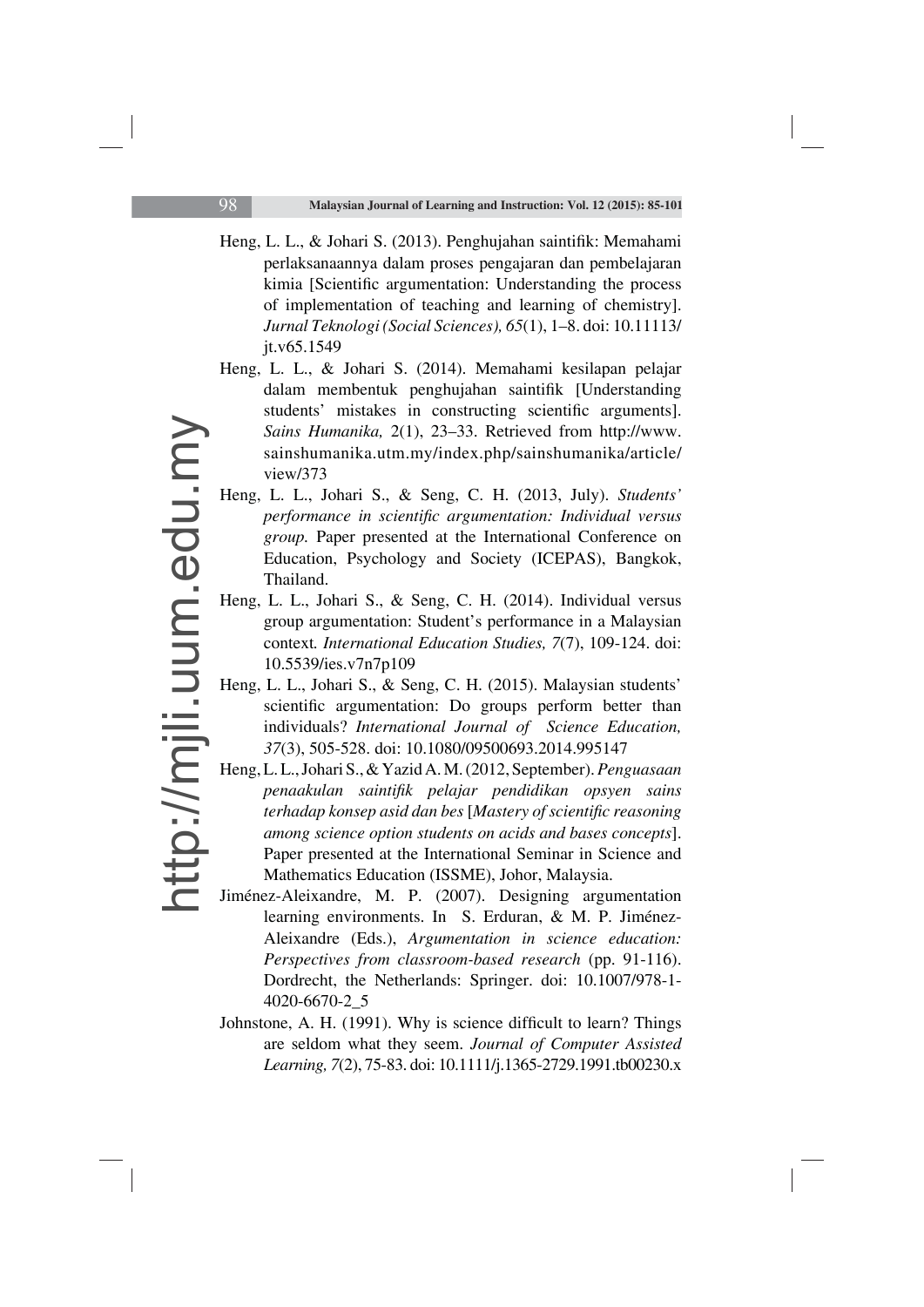- Johnstone, A. H. (2000). Teaching of chemistry–Logical or psychological? *Chemistry Education: Research and Practice in Europe, 1*(1), 9-15. doi: 10.1039/A9RP90001B
- *Kurikulum Standard Sekolah Rendah (KSSR)* [Standard Curriculum for Primary Schools]. (2011). Retrieved from http://web.moe. gov.my.
- Laughlin, P., Hatch, E., Silver, J., & Boh, L. (2006). Groups perform better than the best individuals on letters-to-numbers problems: Effects of group size. *Journal of Personality and Social Psychology, 90*(4), 644–651. doi: 10.1037/0022- 3514.90.4.644
- Mason, L. (1998). Sharing cognition to construct scientific knowledge in school context: The role of oral and written discourse. *Instructional Science*, *26*, 359-389. doi: 10.1023/A:1003103213786
- McNeill, K. L., & Martin, D. M. (2011). Claims, evidence, and reasoning: Demystifying data during a unit on simple machines. *Science and Children*, *48*(8), 53. Retrieved from http:// connection.ebscohost.com/c/science-experiments/59972817/ claims-evidence-reasoning-demystifying-data-during-unitsimple-machines
- McNeill, K. L., & Pimentel, D. S. (2010). Scientific discourse in three urban classrooms: The role of the teacher in engaging high school students in argumentation. *Science Education, 94*(2), 203-229. doi: 10.1002/sce.20364
- Mohd Ali S., Salmiza S., Zurida H. I., & Ahmad Nurulazam M. Z. (2003). Kefahaman dan kerangka alternatif konsep haba di kalangan pelajar-pelajar tingkatan empat/ U*nderstanding and alternative framework on the concept of heat among form four Students*. *The Classroom Teacher, 8*(1), 41-61.
- Newton, P., Driver, R., & Osborne J. (1999). The place of argumentation in the pedagogy of school science. *International Journal of Science Education, 21*(5), 553-576. doi: 10.1080/095006999290570
- Nurul Aini M. D., Zaidatun T., & Nurbiha A. S. (2009). *Development of inquiry-based learning website for enhancing scientific reasoning skill.* Paper presented at the Education Postgraduate Research Seminar, Johor, Malaysia.
- Osborne, J., Erduran, S., & Simon, S. (2004). Enhancing the quality of argumentation in school science. *Journal of Research in Science Teaching, 41*(10), 994-1020. doi: 10.1002/tea.20035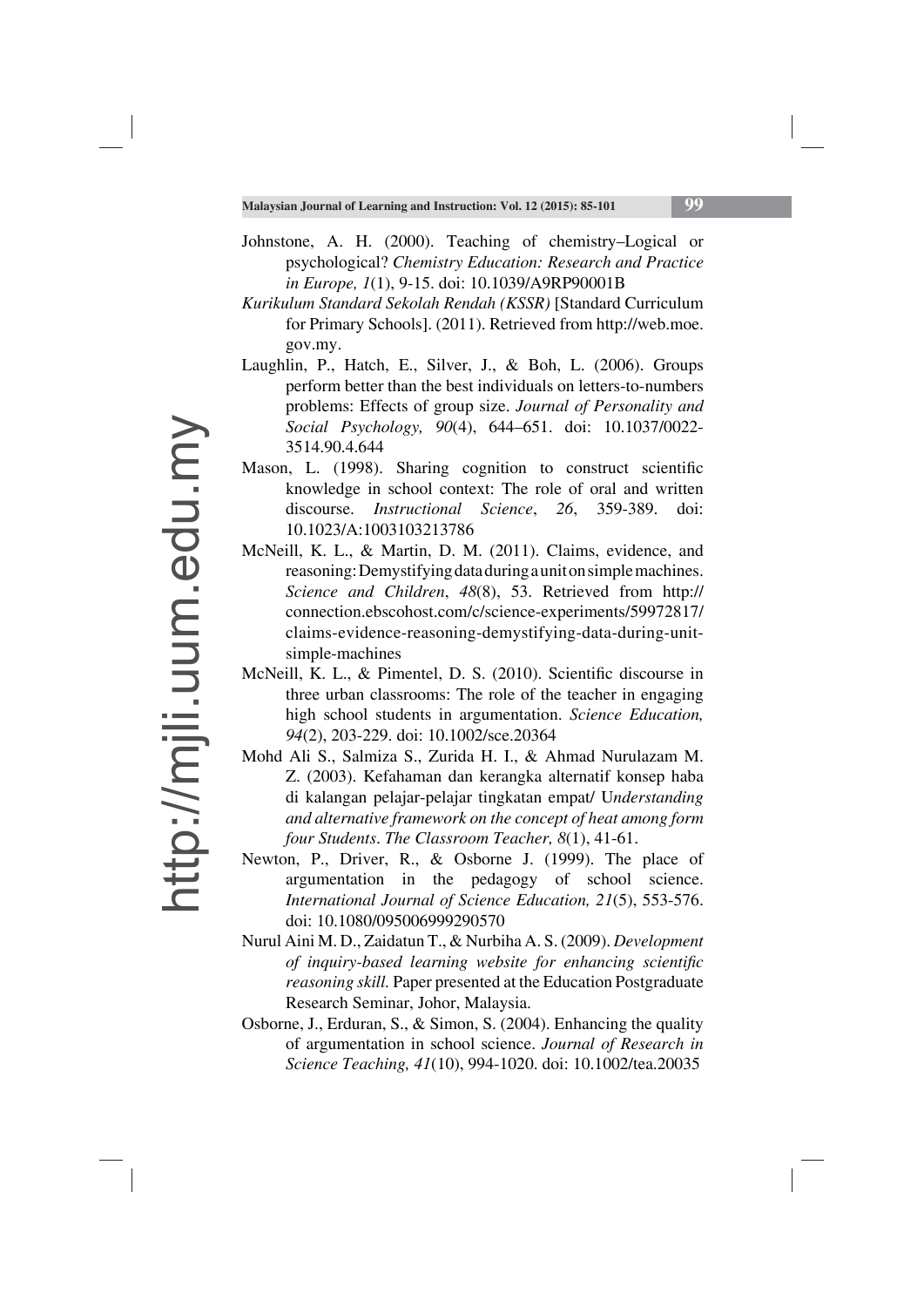- Sadler, T. D., Chambers, F. W., & Zeidler, D. L. (2004). Student conceptualizations of the nature of science in response to a socioscientific issue. *International Journal of Science Education*, *26*(4), 387–409. doi: 10.1080/0950069032000119456
- Sampson, V., & Clark, D. B. (2009). The impact of collaboration on the outcomes of scientific argumentation. *Science Education*, *93*(3), 448-484. doi: 10.1002/sce.20306
- Sampson, V., & Clark, D. B. (2011). A comparison of the collaborative scientific argumentation practices of two high and two low performing groups. *Research in Science Education, 41*, 63- 97. doi: 10.1007/s11165-009-9146-9
- Schen, M. S. (2007). *Scientific reasoning skills development in the introductory biology courses for undergraduates.*  (Unpublished doctoral dissertation). The Ohio State University, Columbus, United States of America.
- Schwarz, B. B., Neuman, Y., Gil, J., & Ilya, M. (2003). Construction of collective and individual knowledge in argumentative activity. *The Journal of the Learning Science, 12*(2), 219-256*.* doi: 10.1207/S15327809JLS1202\_3
- Sia, D. T., Treagust, D. F., & Chandrasegaran, L. (2012). High school students' proficiency and confidence levels in displaying their understanding of basic electrolysis concepts. *International Journal of Science and Mathematics Education, 10*, 1325- 1345. doi: 10.1007/s10763-012-9338-z
- Simon, S., Erduran, S., & Osborne, J. (2006). Learning to teach argumentation: Research and development in the science classroom. *International Journal of Science Education, 28*(2– 3), 235-260. doi: 10.1080/09500690500336957
- Toulmin, S., Rieke, R., & Janik, A. (1979). *An introduction to reasoning*. New York: Macmillan Publishing.
- Treagust, D. F., Chittleborough, G., & Mamiala, T. L. (2003). The role of submicroscopic and symbolic representations in chemical explanations. *International Journal of Science Education, 25*(11), 1353-1368. doi: 10.1080/0950069032000070306
- Tsai, C. C. (1999). Overcoming junior high school students' misconceptions about microscopic views of phase change: A study of an analogy activity. *Journal of Science Education and Technology, 8*(1), 83-91. doi: 10.1023/A:1009485722628